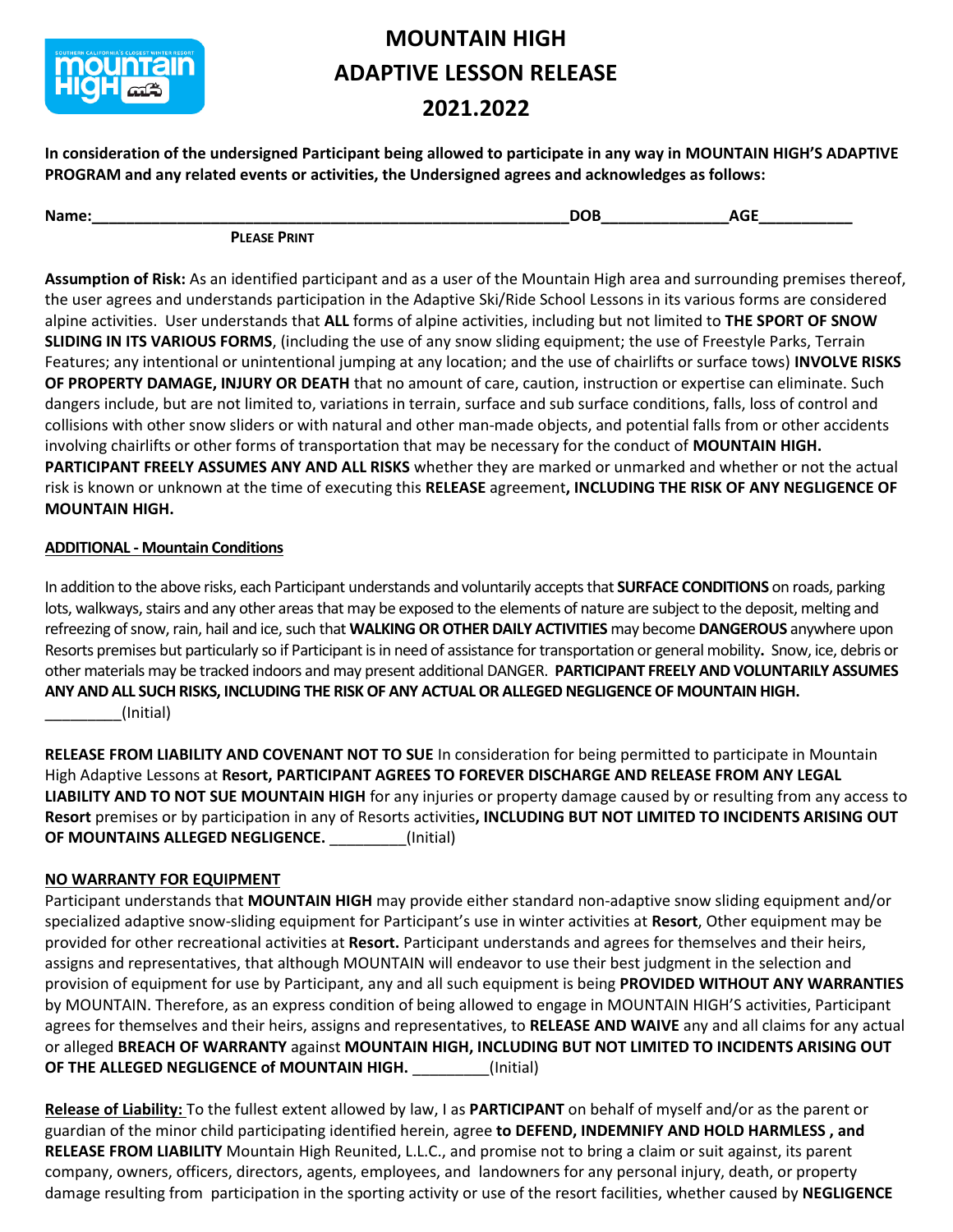or by any other reason. I understand that this release of liability applies for the entire 2021.2022 ski/board or Adaptive use season

I understand and agree that this agreement is intended to be as broad and inclusive as is permitted by law, and if any portion is held invalid, the balance shall continue in full legal force and effect. I further agree that any claim that I may bring at any time for any reason against the releases be submitted to the jurisdiction of the Courts of Los Angeles County North District, and none other, and shall be governed by the Laws of the State of California. I have made no misrepresentations to persons or staff at Mountain High, including, but not limited to, name or age.

*I HEREBY ACKNOWLEDGE THAT I HAVE FULLY READ, UNDERSTOOD AND ACCEPTED EACH OF THE ABOVE PROVISIONS. I ACKNOWLEDGE THAT THIS AGREEMENT INCLUDES A RELEASE OF LIABILITY WHICH MAY LEGALLY PREVENT ME OR ANY OTHER PERSON FROM FILING SUIT, OR MAKING OTHER CLAIMS FOR DAMAGES, IN THE EVENT OF DEATH, PERSONAL INJURY OR PROPERTY DAMAGE. I HAVE FREELY AND VOLUNTARILY SIGNED THE AGREEMENT IN EXCHANGE FOR PARTICIPATION IN ACTIVITIES ASSOCIATED WITH MOUNTAIN HIGH WINTER SPORT SCHOOLOR ANY OTHER ACTIVITIES AT OR ON MOUNTAIN HIGH RESORT PROPERTY.* 

| I have read and understand the above statements and I do read/understand English. | (Initial) |
|-----------------------------------------------------------------------------------|-----------|
|-----------------------------------------------------------------------------------|-----------|

Signature of Participant \_\_\_\_\_\_\_\_\_\_\_\_\_\_\_\_\_\_\_\_\_\_\_\_\_\_\_\_\_\_\_\_\_\_\_\_\_\_\_\_\_Date\_\_\_\_\_\_\_\_\_\_\_\_\_\_\_\_\_\_\_\_ Age\_\_\_\_\_\_\_\_\_\_

**Signature of Parent, Guardian or Incapacitated Adult:** if Participant is under 18 years of age and/or is known to have diminished capacity. The parent or legal guardian acknowledges that he/she is not only signing this Agreement on his/her behalf, but that he/she is also signing on behalf of the minor or legally incapacitated adult and that the minor or legally incapacitated adult shall be bound buy all the terms of this agreement. Additionally, by signing this agreement as the parent, or legal guardian or legal representative, understands that he/she is also waiving rights on behalf of the minor or legally incapacitated adult that the minor or legally incapacitated adult otherwise may have.

| Sign Here as Parent/Guardian/Legal Representative |  |
|---------------------------------------------------|--|

**Additionally**, I have the legal right and or permission of the legal parent to enter into this agreement on behalf of the minor child or incapacitated adult identified herein. \_\_\_\_\_\_\_\_\_(Initial)

**Photo Release:** Undersigned authorizes and gives full consent to released parties to copyright and/or publish for public view any and all photographs, digital recordings, videotapes and/or film in which participant may appear. Undersigned agrees that the Released Parties may use at their discretion or for any commercial or marketing use without limitations or reservations.

#### **COVID CONSIDERATION**

#### **COVID-19 ASSUMPTION OF RISK AND RELEASE OF LIABILITY:**

Participant hereby voluntarily assumes the risk of becoming exposed to, contracting or transmitting COVID-19, including the risk of personal Illness or death, in order to participate in snow sports activities and to use Mountain High's facilities. Participation in snow sports activities and the use of Mountain High's facilities is of personal value/choice to Participant, such that Participant accepts such risks and hereby agrees to release and discharge Mountain High Reunited LLC and its parent and affiliated companies, owners, employees agents, officers, directors, successors and landowners (collectively "MOUNTAIN HIGH") from any and all liabilities, damages, claims and actions arising from or related to the risk of COVID-19 exposure and infection, including, but not limited to, the risk of actual or alleged negligence by MOUNTAIN HIGH.

#### \_\_\_\_\_\_\_\_\_(Initial)

Participant has read and understands the above warning concerning COVID-19., understands that per California and Los Angeles current Health order Masks are required to enter all indoor facilities at Mountain High.

Participant acknowledges that upon entering facilities that they are symptoms free from those associated with COVID. Do not participate if you have any symptoms and Mountain High has the right to refuse service to participant if any symptoms are present.

**THE PARTICIPANT HASCAREFULLYREADANDFULLYUNDERSTANDSALLTERMS AND CONDITIONS REGARDING COVID-19,AND FREELYANDKNOWINGLYASSUMETHE RISKSRELATED TO COVID-19 ANDTO WAIVEMYRIGHTS CONCERNINGCOVID-19 LIABILITYAS DESCRIBEDABOVE** \_\_\_\_\_\_\_\_\_(Initial)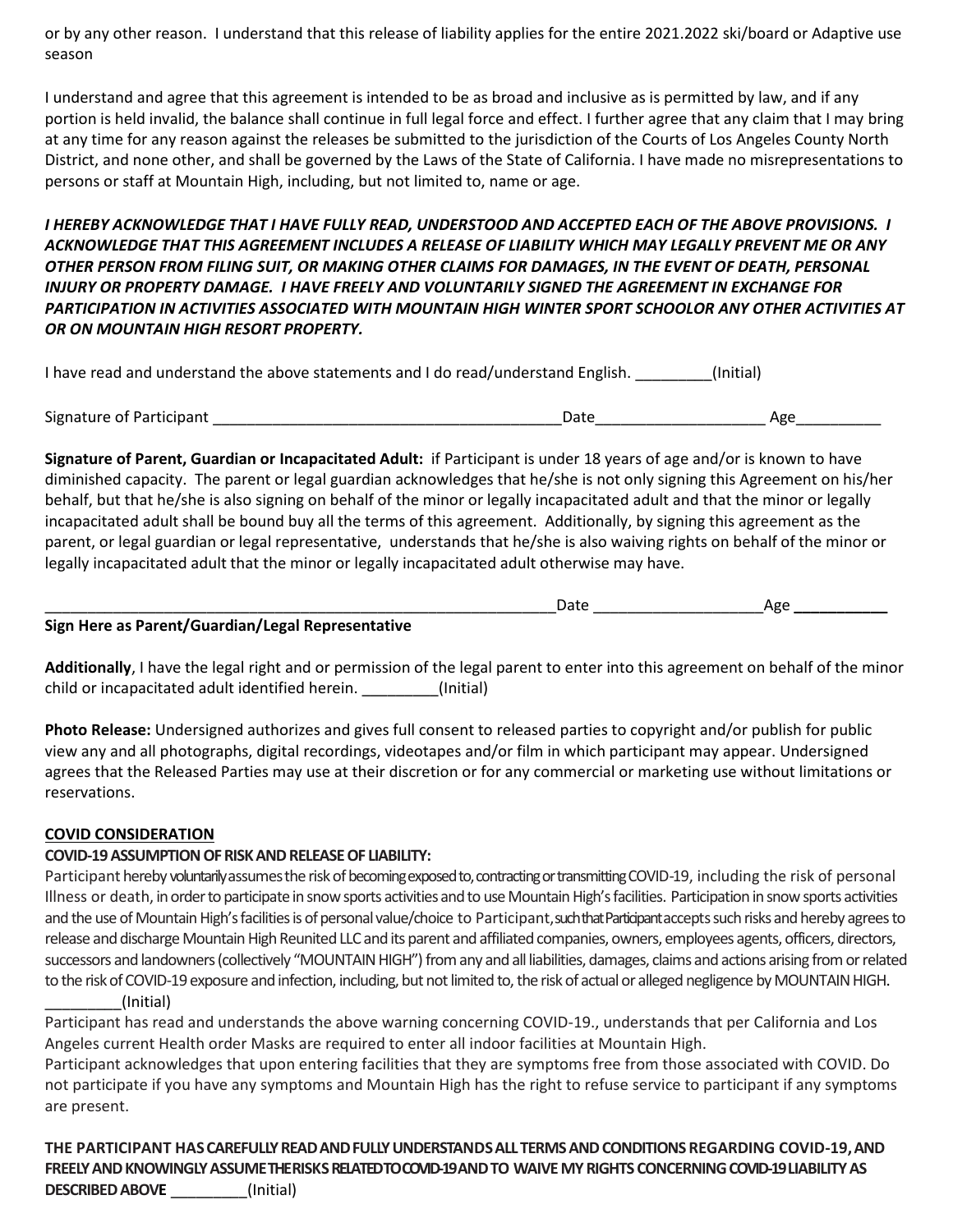#### **MOUNTAIN HIGH ADAPTIVE PROGRAM INTAKE SHEET (MEDICAL QUESTIONAIRE)**

In order to safely provide this service, Mountain High requests that you complete the following information. If you have any questions or concerns regarding your participation in the program, please contact the program Supervisor, Terry Bottorff at 888.754.7878 x8801.

| Y | N            | Orthopedic                          | <b>Details</b> | Y | N | <b>Medical/Psychological</b>          | <b>Details</b> |
|---|--------------|-------------------------------------|----------------|---|---|---------------------------------------|----------------|
|   |              | Neurologic Symptoms                 |                |   |   | Allergies                             |                |
|   |              | Atlantoaxial Instability            |                |   |   | <b>Cardiac Conditions</b>             |                |
|   |              | Coxarthrosis                        |                |   |   | <b>Physical Abuse</b>                 |                |
|   |              | <b>Cranial Defects</b>              |                |   |   | <b>Emotional Abuse</b>                |                |
|   |              | <b>Heterotopic Ossification</b>     |                |   |   | <b>Blood Pressure Control</b>         |                |
|   |              | Joint Subluxation                   |                |   |   | Dangerous to self                     |                |
|   |              | <b>Dislocations</b>                 |                |   |   | <b>Exacerbations of Medical</b>       |                |
|   |              | Pathologic Fractures                |                |   |   | Conditions                            |                |
|   |              | Spinal joint Fusion                 |                |   |   | Hemophilia                            |                |
|   |              | Spinal<br>Instability/abnormal      |                |   |   | <b>Medical Instability</b>            |                |
|   |              | Amputations                         |                |   |   | Migraines                             |                |
| Y | ${\sf N}$    | <b>Neurologic</b>                   | <b>Details</b> |   |   | Peripheral Vascular<br><b>Disease</b> |                |
|   |              | Hydrocephalus/Shunt                 |                |   |   | <b>Respiratory Compromise</b>         |                |
|   |              | Seizures Types                      |                |   |   | <b>Recent Surgeries</b>               |                |
|   |              | Last six (6) months                 |                |   |   | <b>Substance Abuse</b>                |                |
|   |              | Spina Bifida/Chiari II              |                |   |   | <b>Thought Control Disorders</b>      |                |
|   |              | <b>Tethered</b><br>Cord/Hydromyelia |                |   |   | <b>Other</b>                          |                |
| Y | $\mathsf{N}$ | <b>Other</b>                        | <b>Details</b> |   |   | <b>Wheel Chair</b>                    |                |
|   |              | <b>Indwelling Catheters</b>         |                |   |   | Self-transfer                         |                |
|   |              | <b>Medical Equipment</b>            |                |   |   | Walker                                |                |
|   |              | Poor Endurance                      |                |   |   | Scooter                               |                |
|   |              | Skin Breakdown                      |                |   |   |                                       |                |
|   |              | <b>Blood Thinners</b>               |                |   |   |                                       |                |
|   |              | <b>Current Medications</b>          |                |   |   |                                       |                |
|   |              | Visual Impairment                   |                |   |   |                                       |                |

*Given the diagnosis and medical information voluntarily provided, the participant is not precluded from participation in the adaptive program. I understand that Mountain High will weigh the medical information given against the existing industry standard precautions and contraindications. Therefore, I submit this information to the Program Administrators of Mountain High Resort with the understanding that this is an ongoing evaluation to determine eligibility for my participation. I understand certain medical conditions/diagnoses may require additional information from a personal health care provider.* 

Signature:\_\_\_\_\_\_\_\_\_\_\_\_\_\_\_\_\_\_\_\_\_\_\_\_\_\_\_\_\_\_\_\_\_\_\_\_ Date:\_\_\_\_\_\_\_\_\_\_\_\_\_\_\_\_\_\_\_\_\_\_\_\_\_\_\_\_\_\_\_\_\_\_\_\_\_\_\_\_\_\_\_\_

Print Name:\_\_\_\_\_\_\_\_\_\_\_\_\_\_\_\_\_\_\_\_\_\_\_\_\_\_\_\_\_\_\_\_\_\_\_ Relationship to Participant:\_\_\_\_\_\_\_\_\_\_\_\_\_\_\_\_\_\_\_\_\_\_\_\_\_\_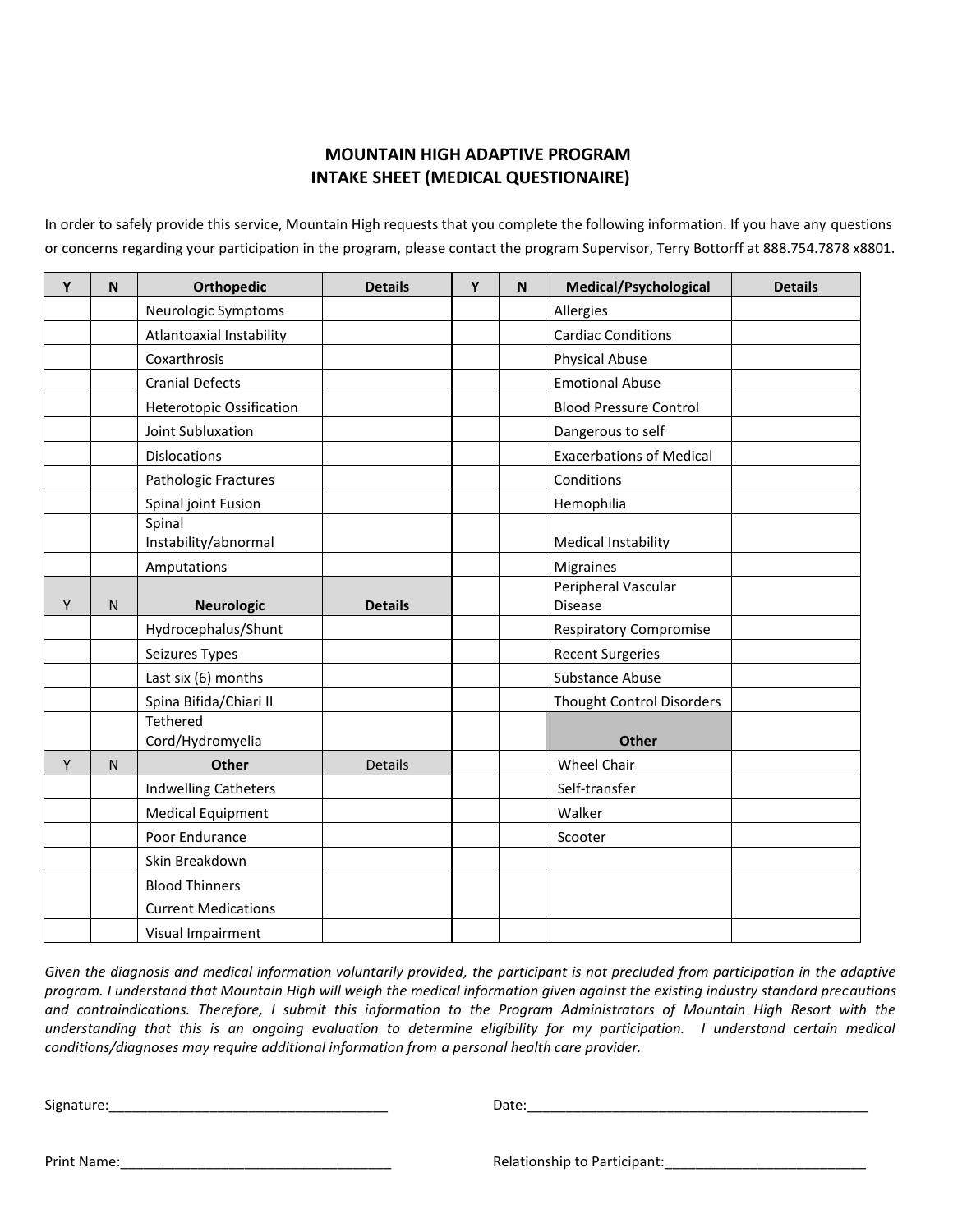### **MOUNTAIN HIGH REUNITED ADAPTIVE STUDENT INTAKE SHEET**

| Caregiver Name*: ______________________________ Instructor: ____________________  |                                                                                                                |  |  |  |
|-----------------------------------------------------------------------------------|----------------------------------------------------------------------------------------------------------------|--|--|--|
|                                                                                   |                                                                                                                |  |  |  |
|                                                                                   |                                                                                                                |  |  |  |
|                                                                                   |                                                                                                                |  |  |  |
| <b>*Required Fields</b>                                                           |                                                                                                                |  |  |  |
|                                                                                   |                                                                                                                |  |  |  |
| Height: __________ Weight: _________ Age: _________                               |                                                                                                                |  |  |  |
|                                                                                   |                                                                                                                |  |  |  |
|                                                                                   | Describe any limitations as it relates to Skiing or Snowboarding experience: _________________________________ |  |  |  |
|                                                                                   |                                                                                                                |  |  |  |
|                                                                                   |                                                                                                                |  |  |  |
| Secondary Issues: Vision ______________ Hearing _____________ Shunts ____________ |                                                                                                                |  |  |  |
| Seizures: Yes ______ No _______ If Yes Date of Last Seizure: ___________________  |                                                                                                                |  |  |  |
| Seizures Controlled? ______ Yes ______ No                                         |                                                                                                                |  |  |  |
| Known Secondary Considerations or Red Flags: ___________________________________  |                                                                                                                |  |  |  |
|                                                                                   |                                                                                                                |  |  |  |
|                                                                                   |                                                                                                                |  |  |  |
|                                                                                   |                                                                                                                |  |  |  |
|                                                                                   |                                                                                                                |  |  |  |

**Every Reasonable attempt will be made to successfully accommodate you and your lesson.**